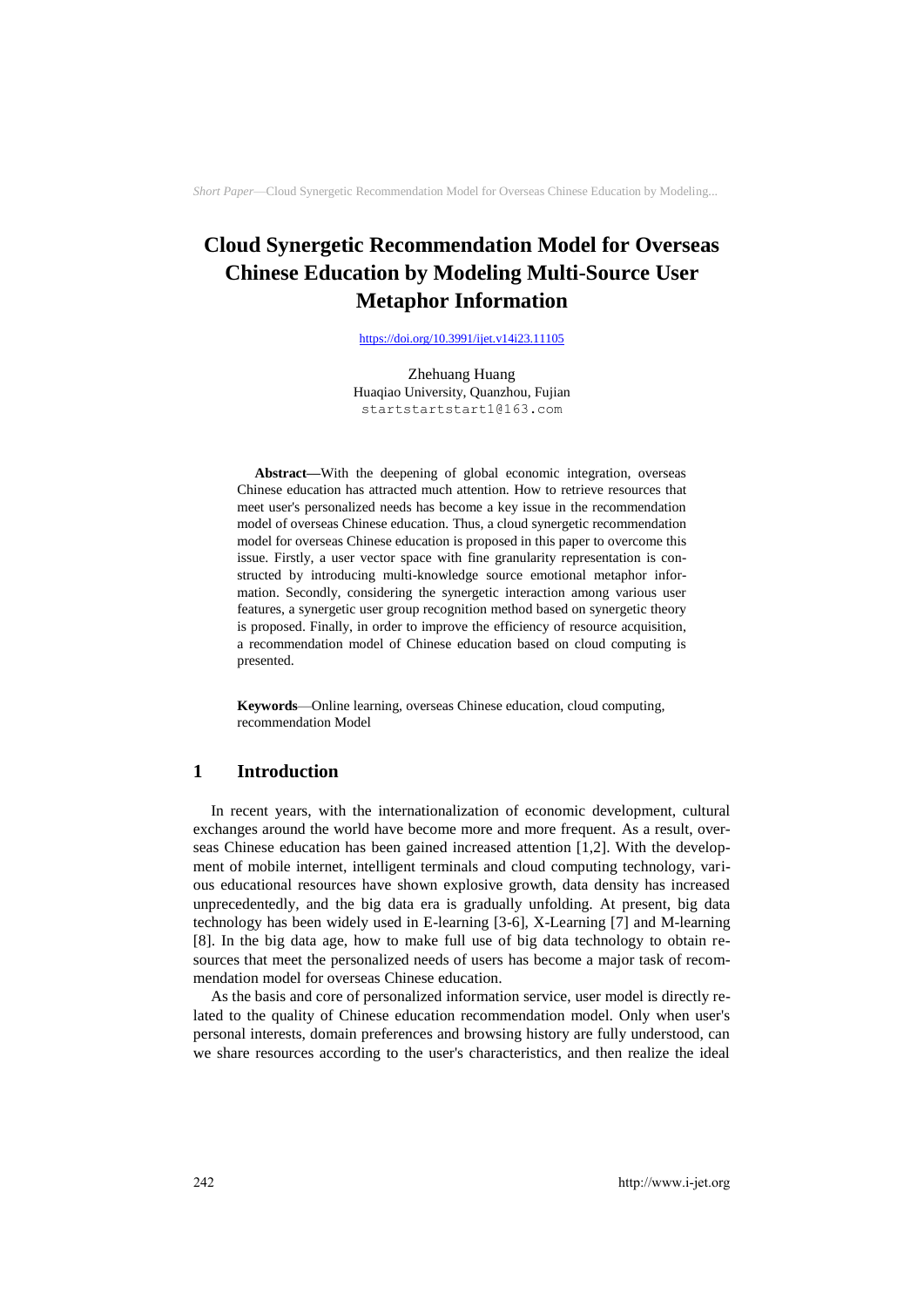personalized service. In order to improve the precision of user description, it is necessary to add multi-knowledge source information into user model. At the same time, messages and critical information of users often imply a large number of metaphors. Only analyzing and processing the metaphors and emotional information implied in these texts quickly, can we better meet the needs of user modeling.

On the other hand, how to embody the interdependence and mutual restriction among the various characteristic information of user is a key problem. Synergetics is a comprehensive discipline which studies the evolution of synergetic system from disorder to order. Synergetic pattern recognition has been successfully used in semantic annotation [9], automatic control [10] and semantic role labeling [11]. One of the advantages of synergetic processing method is its strong anti-defect ability. Using this method to realize user group identification can better represent the global constraints of user group information, and then can better deal with the matching problem of incomplete user information.

Another key issue in building synergetic recommendation model is the implementation of real-time sharing. Synergetic user identification can achieve better recognition performance, but the relatively large amount of computation limits its real-time application. How to improve the recognition efficiency is an urgent problem to be solved. Cloud computing [12,13] technology provides a network application development model. It studies how to divide a large amount of computing tasks into many small parts, then distribute these parts to the computer on the network for distributed processing, and finally merge the returned contents to get the final results [14]. There is data parallelism in the process of user group analysis, so the identification time can be shortened by parallel computing to achieve the purpose of real-time resource sharing. Thus, this paper proposes a cloud synergetic recommendation model for overseas Chinese education.

# **2 User modeling with multi-knowledge source emotional metaphor information**

The construction and updating of user model is an important issue in the Chinese education model. Vector space model is used to express user's personalized information for its computability and operability. There are some shortcomings in the traditional user vector space, which are mainly reflected in two aspects: (i) the granularity of user's personalized information expression is not fine enough, the knowledge source is relatively single, and the information is not rich enough. (ii) The understanding of emotional and metaphorical information in various sources of knowledge is not fully considered.

Therefore, the above shortcomings of traditional vector space are improved in this section. Firstly, a fine-grained vector semantic space from multiple is constructed. knowledge sources such as domain interests, personal preferences and browsing history. Secondly, implicit emotional and metaphorical information can be obtained from multiple knowledge sources. The improved user model is shown in Figure 1.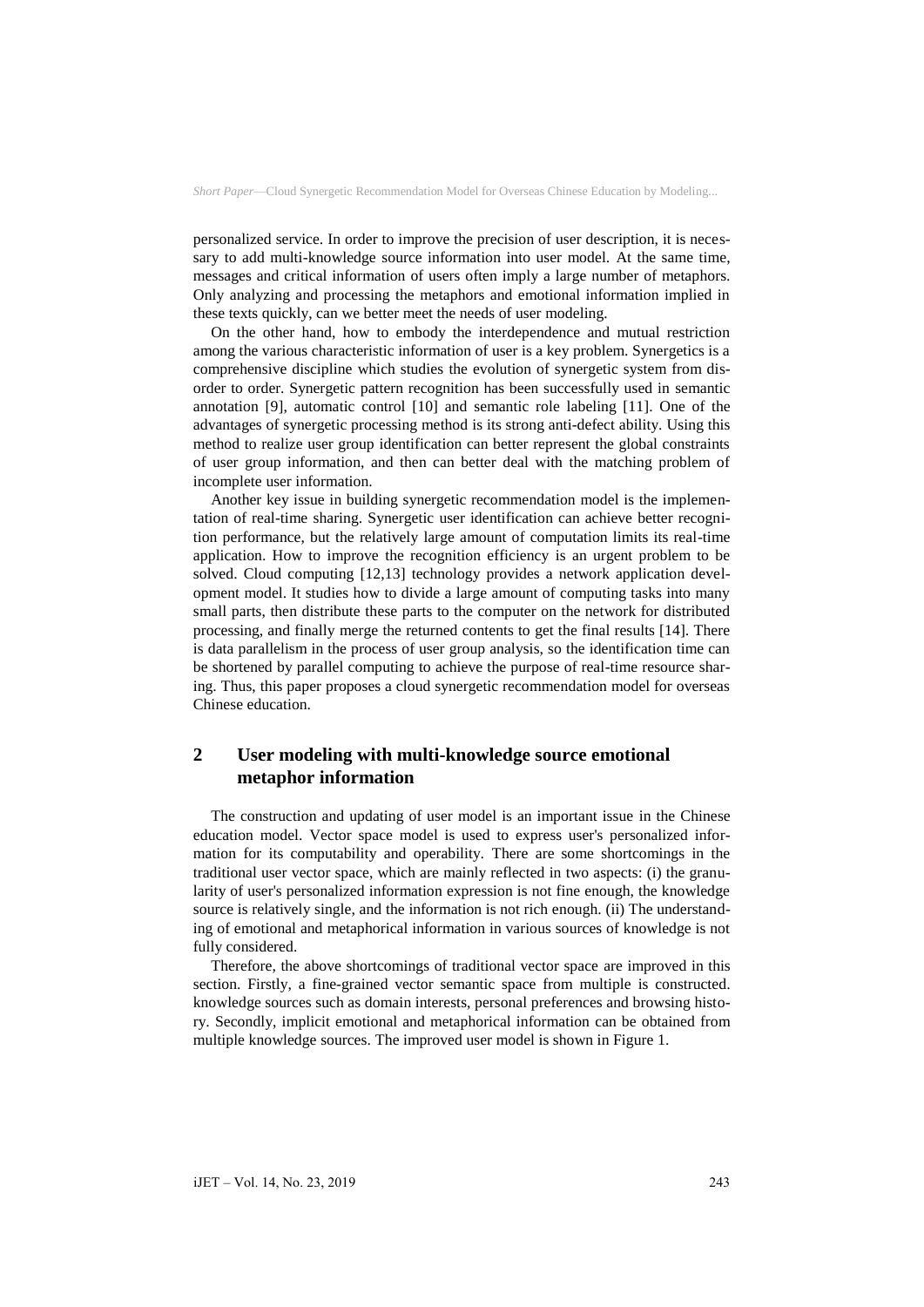



**Fig. 1.** User Modeling

### **3 Synergetic User Identification Model**

A key problem of synergetic recommendation model for Chinese education is user group identification. User group identification is a process in which each feature interacts and restricts each other. The recognition process can be regarded as a competition process of many order parameters. A certain number of order parameters are constructed according to the test mode  $u$  and the prototype mode, and the dynamic equation is used to evolve to complete the identification of user  $u$ , as shown in Figure 2.



**Fig. 2.** Synergetic recommendation model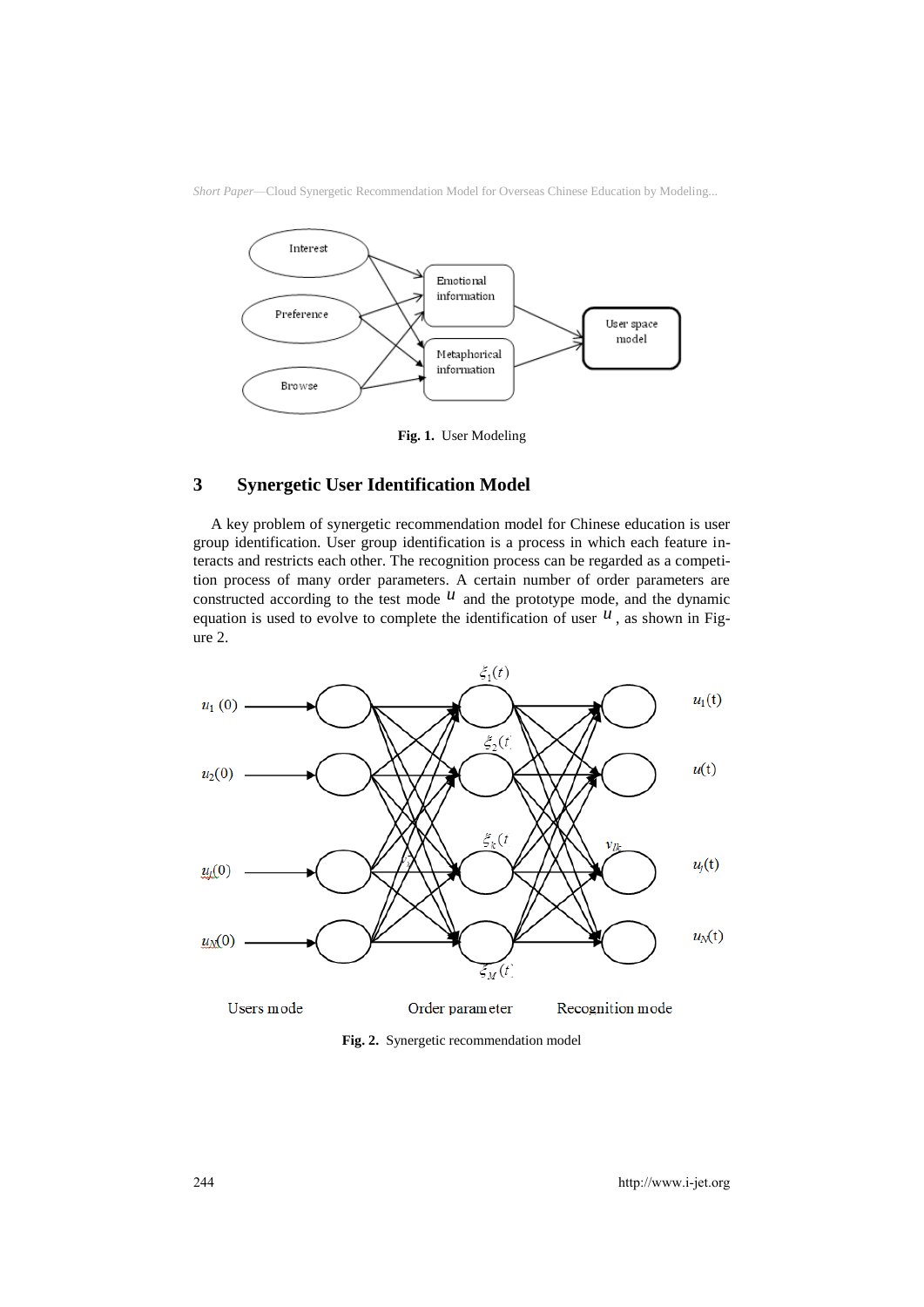Order parameter in intermediate layer:

$$
\xi_k(0) = \sum_{j=1}^N v_{kj}^+ u_j(0)
$$

The output mode is:

$$
u_{l}(t) = \sum_{k=1}^{M} \xi_{k}(t) v_{lk}, \ l = 1, 2, L, N
$$

In order to reflect the mutual guidance and driving relationship among different knowledge sources, such as interest, preference and emotion of different users of Chinese education, the reconstructed evolution equation is reconstructed to make effective use of prior knowledge. In this way, only one order parameter wins at the order parameter layer.

Here parameter layer.  
\nThe dynamic equation of the order parameter is as follows:  
\n
$$
\xi_{k}(n+1) - \xi_{k}(n) = r(\lambda_{k} - D + B\xi_{k}^{2}(n))\xi_{k}(n)
$$
\nwhere

$$
D = (B+C)\sum_{k'} \xi_{k'}^2(n)
$$

 $n$  is the current number of iterations.

In the dynamic evolution equation, attention parameter  $\lambda_k$  has an important influence on the identification performance of the model. Different settings will lead to different recognition results. How to reconstruct the attention parameters to reflect the interaction among the factors in the user vector model is a key problem. Based on the constraints of user vectors, the attention parameters are reconstructed.

Assume that  $u$  is a user and  $g_j(u)$ ,  $(j=1,2,L, m)$  is the characteristic function of  $^{\mathcal{U}}$ . It can be defined as:

$$
\lambda_k(u) = \sum_j \gamma_j g_j(u), (j = 1, 2, L, m)
$$

Where  $\gamma_j$  is the weight of characteristic function, and the  $g_j(u)$ ,  $(j = 1, 2, L, m)$  can be constructed from constraints among users' multiknowledge source information。

The implementation of user synergetic identification model includes the following steps:

• Modeling user space vectors from multiple knowledge sources;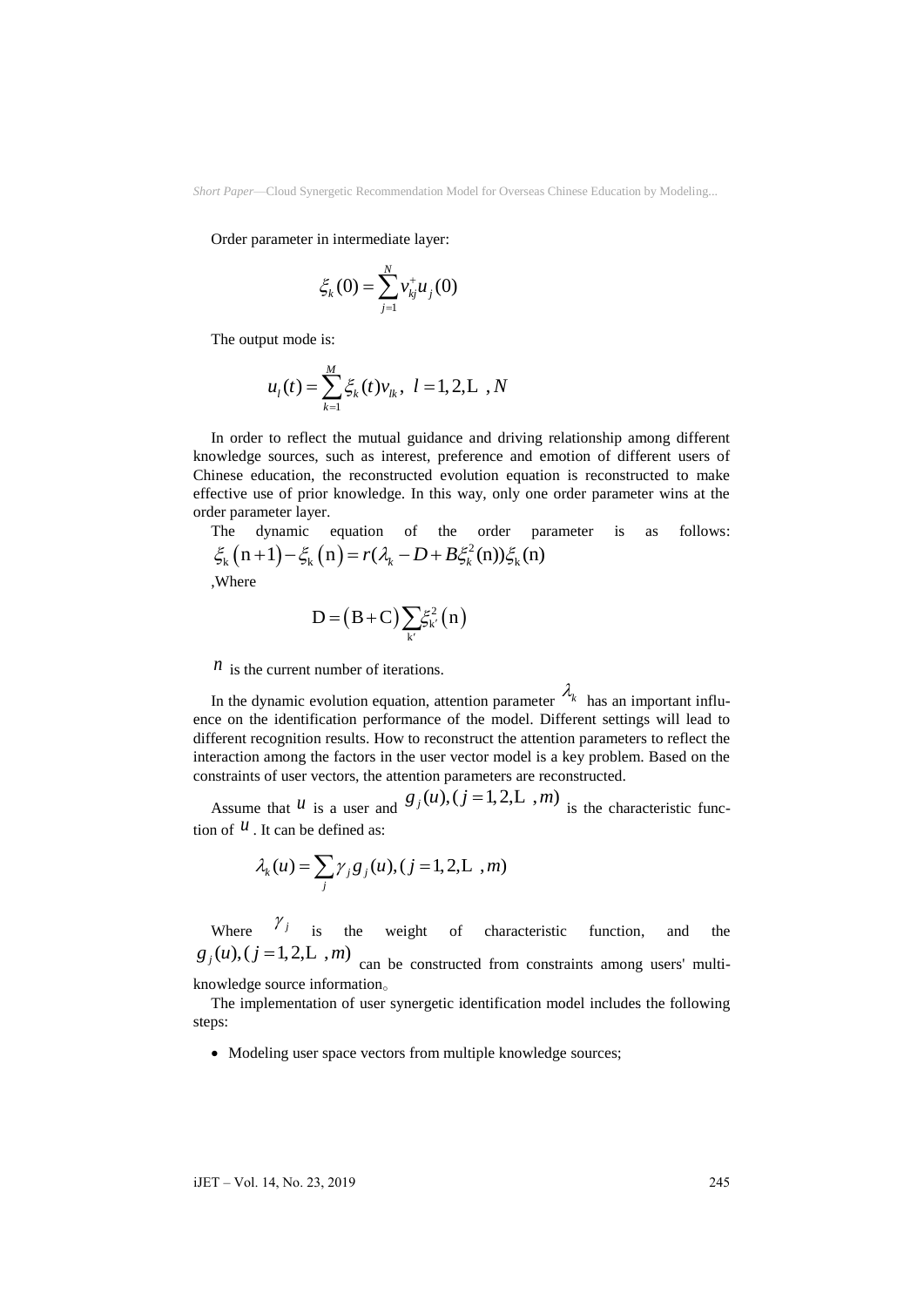- Constructing order parameters which can reflect the similarity between prototype mode and test mode;
- Reconstructing the evolution equation of ordinal parameters;
- Setting network parameters;
- Recognition modes are obtained through the evolution of the order parameter equation.

# **4 Synergetic Recommendation Model Based on Cloud Computing**

Hadoop [15,16] is a typical cloud computing platform, which can realize distributed computing of massive data in a cluster composed of a large number of computers. Hadoop distributes data among available computer clusters and completes computational tasks. These clusters can be easily extended to thousands of nodes. Map-Reduce is an implementation mechanism of Hadoop, which is responsible for computing large amounts of data [17]. The basic parallel computing tasks can be realized by using Map and Reduce functions. These two functions provide abstract operation and parallel programming interface to complete large-scale data processing simply and conveniently.

The synergetic recommendation model based on cloud computing is shown in Figure 3. The model consists of cloud monitor, users pool and cloud server pool.

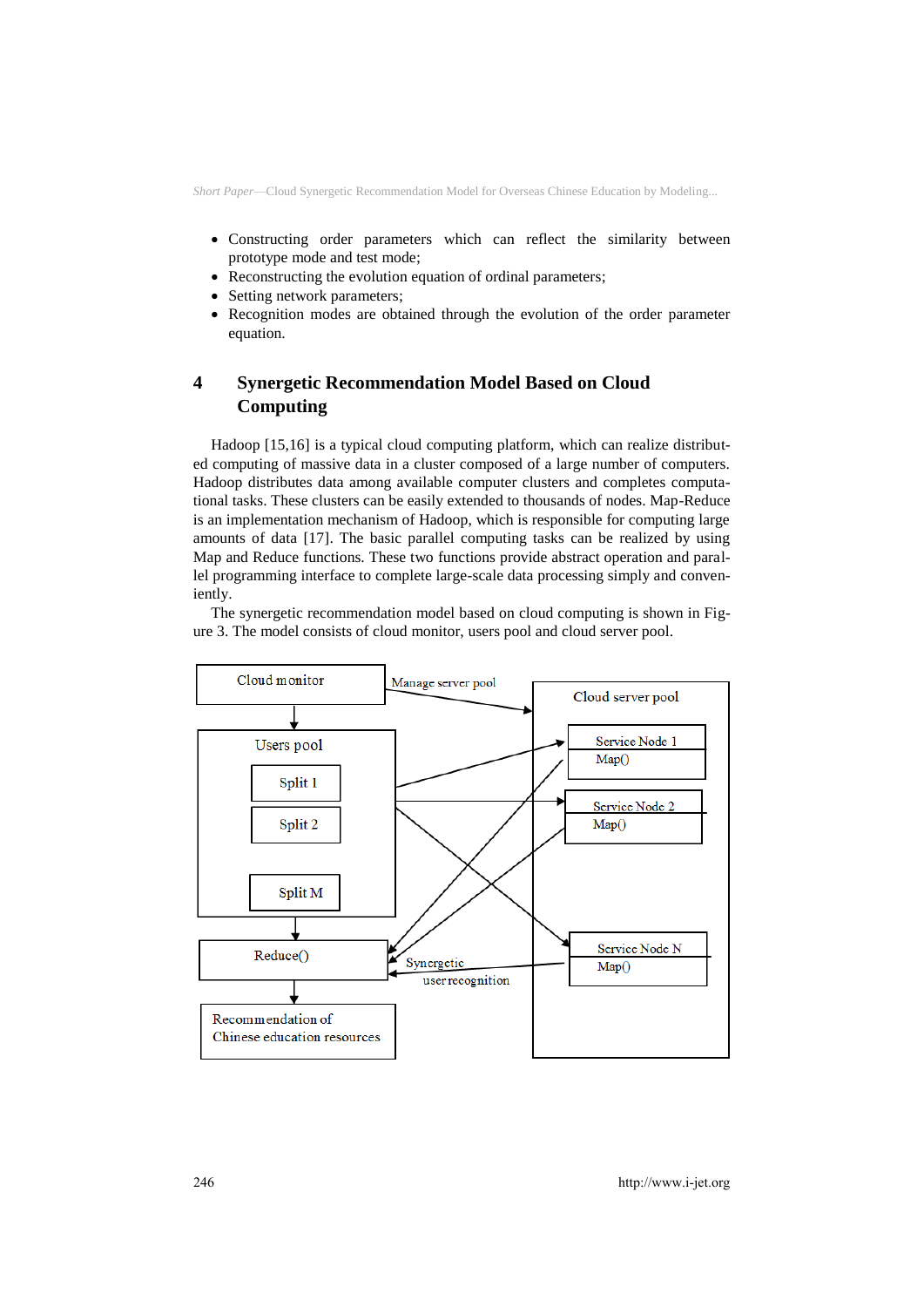#### **Fig. 3.** Synergetic User Recommendation Model Based on Cloud Computing

The implementation of recommendation model based on Map-Reduce mechanism includes the following steps:

- Constructing user vector space with fine granularity representation from multiple knowledge sources such as domain interests, personal preferences and browsing history
- Obtain implicit emotional and metaphorical information from multiple sources
- of knowledge

User mode 3 User mode 4 User mode 5

- User partitioning information is sent to each service node for user identification. Each service node completes the following steps
	- o Map function completes the synergetic recognition of user modes through the evolution of order parameters.
	- o Return the identification result to cloud monitor.
- Merge the identification results in Reduce stage.
- Recommend Chinese education resources based on user's personalized information.

### **5 Experimental simulation**

In order to better illustrate the user's synergetic identification process, an example is given below. Assuming that the user has five candidate modes, the order parameters

and parameters  $\lambda_k$  are set as shown in Table 1.

| Candidate<br>user modes | Order parameter<br>of User modes | $\overline{\phantom{a}}$ |
|-------------------------|----------------------------------|--------------------------|
| User mode 1             | 0.244                            | 0.488                    |
| User mode 2             | 0.216                            | 0.648                    |

0.182 0.181 0.177

| Table 1. Order parameters and attention parameters of candidate user modes |  |
|----------------------------------------------------------------------------|--|
|----------------------------------------------------------------------------|--|

Thus, the best user mode can be obtained by the evolution of order parameter equation. As seen in Figure 4, user mode 2 has won through the evolution and competition of order parameters.

0.182 0.362 0.354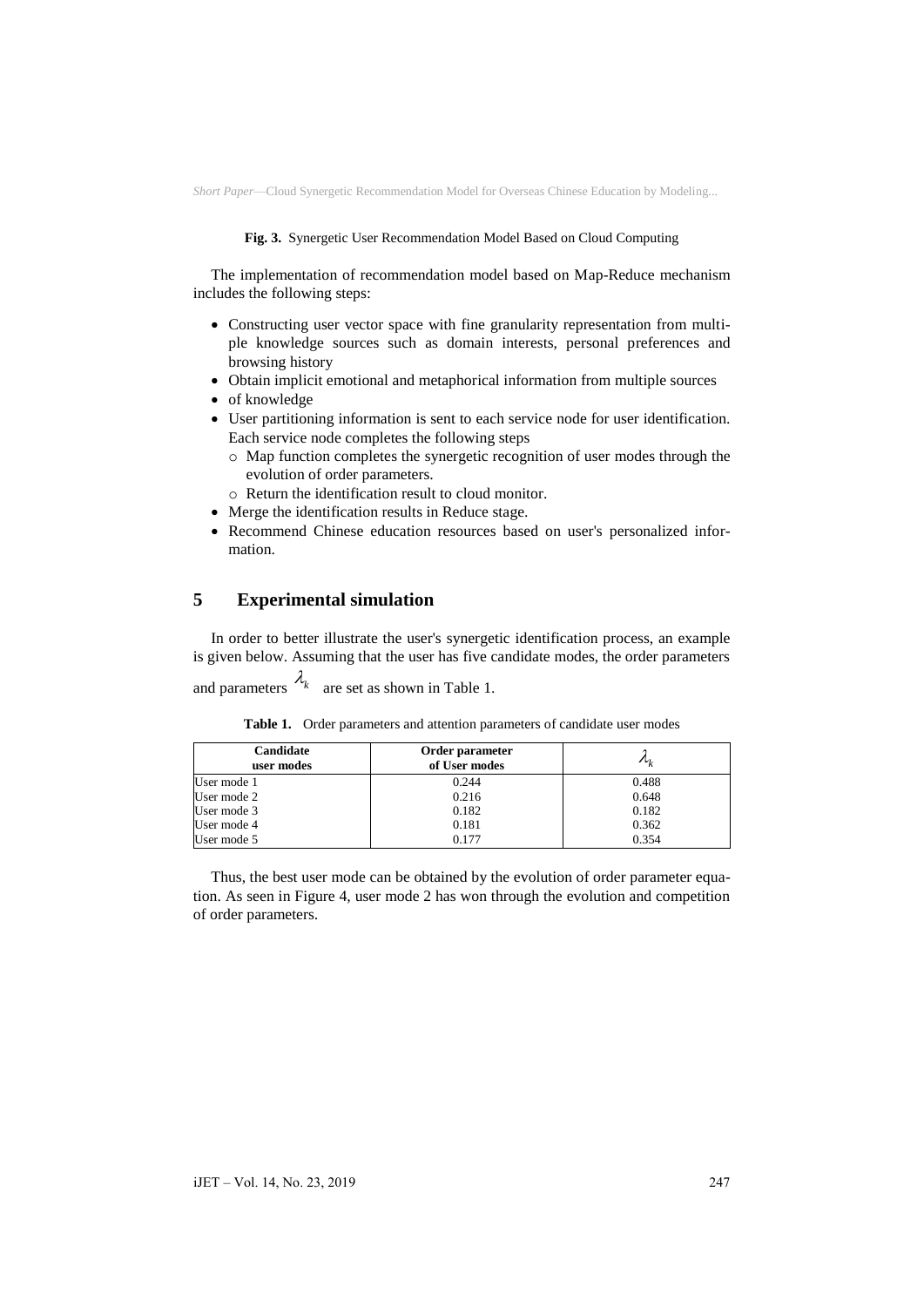

**Fig. 4.** Evolution process of users order parameters

After identifying the user mode, Chinese education resources that meet individual needs can be recommended according to user mode.

### **6 Conclusion**

In this paper, a synergetic recommendation model is implemented based on cloud computing. The following conclusions can be drawn

- By introducing emotional and metaphorical information from multiple knowledge sources, user modes can be better modeled
- User modes identification process can be regarded as a competitive process of various features. Through the evolution of order parameters, user modes can be identified
- Map-Reduce model can improve the efficiency of synergetic user recommendation model

Some problems related to synergetic recommendation model need to be discussed further. They are summarized as follows. First, logical constraints in user's various features play an important role in synergetic recognition, and more possible constraints need to be further obtained. Second, reconstruction of evolutionary equation may have better recognition effect, so it is necessary to study it in depth.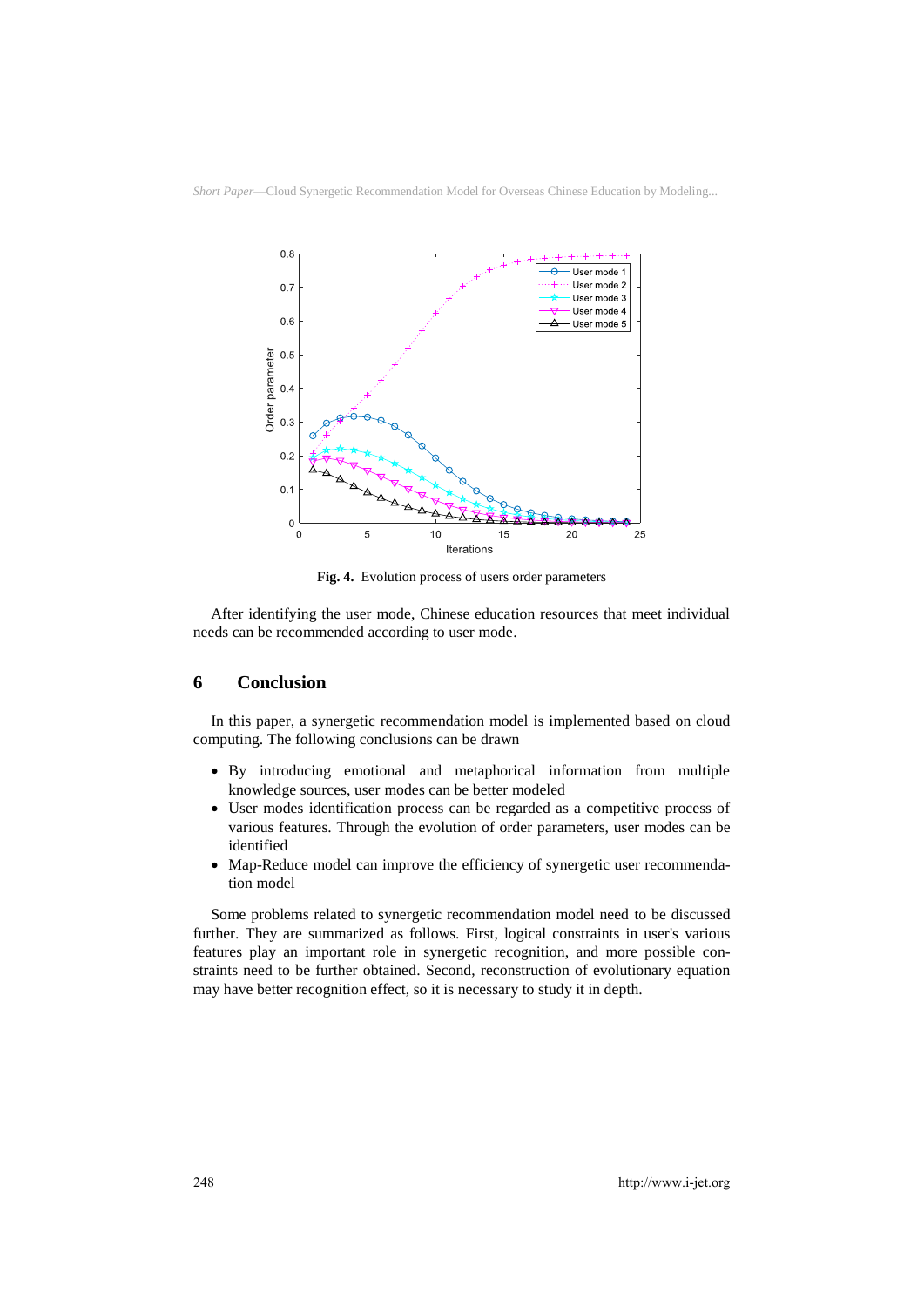## **7 References**

- [1] D Starr. "Chinese Language Education in Europe: the Confucius Institutes". European Journal of Education,vol 44, no 1, 2009, pp.65-82. [https://doi.org/10.1111/j.1465-3435.20](https://doi.org/10.1111/j.1465-3435.2008.01371.x)  [08.01371.x](https://doi.org/10.1111/j.1465-3435.2008.01371.x)
- [2] Yang R. "Soft Power and Higher Education: An Examination of China's Confucius Institutes Globalisation", Societies and Education,vol 8, no 2, 2010, pp.235-245. [https://doi.](https://doi.org/10.1080/14767721003779746)  [org/10.1080/14767721003779746](https://doi.org/10.1080/14767721003779746)
- [3] Gusev M, Ristov S, Velkoski G, et al. "E-learning and benchmarking platform for parallel and distributed computing". International Journal of Emerging Technologies in Learning, vol.9, no.2,2014,pp.17-21[. https://doi.org/10.3991/ijet.v9i2.3215](https://doi.org/10.3991/ijet.v9i2.3215)
- [4] Mhouti A E, Erradi M, Nasseh A. "Using cloud computing services in e-learning process: Benefits and challenges". Education & Information Technologies, vol. 23, no 2, 2018, pp.893-909[. https://doi.org/10.1007/s10639-017-9642-x.](https://doi.org/10.1007/s10639-017-9642-x)
- [5] Tarus J K, Niu Z, Yousif A. "A hybrid knowledge-based recommender system for elearning based on ontology and sequential pattern mining". Future Generation Computer Systems, vol.72,2017, pp.37-48[. https://doi.org/10.1016/j.future.2017.02.049](https://doi.org/10.1016/j.future.2017.02.049)
- [6] Henda Chorfi . "Optimizing E-Learning Cognitive Ergonomics Based on Structural Analysis of Dynamic Responses", International Journal of Emerging Technologies in Learning,vol.14,no.10, 2019,pp. 132-149[. https://doi.org/10.3991/ijet.v14i10.10134](https://doi.org/10.3991/ijet.v14i10.10134)
- [7] Xiangsheng K. "Big Data X-Learning Resources Integration and Processing in Cloud Environments". International Journal of Emerging Technologies in Learning, vol.9, no.5, 2014, pp.22-26.<https://doi.org/10.3991/ijet.v9i5.3783>
- [8] Joo-Nagata J, Martinez Abad F, Garca-Bermejo Giner J, et al. "Augmented reality and pedestrian navigation through its implementation in m-learning and e-learning". Computers & Education, vol.111,2017, pp.1-17.<https://doi.org/10.1016/j.compedu.2017.04.003>
- [9] Huang Z, Chen Y. "An Integration Model of Semantic Annotation Based on Synergetic Neural Network". Intelligent Automation & Soft Computing, vol.22,no.3,2016,pp.525- 532[. https://doi.org/10.1080/10798587.2016.1158498](https://doi.org/10.1080/10798587.2016.1158498)
- [10] Wang W Z, Pan L and Liu B H, "Synergetic method of traffic state recognition based on manifold learning", in: Proceedings of the IEEE International Conference on Automation and Logistics, Shenyang, China 2009,pp. 587-591. [https://doi.org/10.1109/ical.2009.52628](https://doi.org/10.1109/ical.2009.5262856)  [56](https://doi.org/10.1109/ical.2009.5262856)
- [11] Chen Y, Huang Z, Shi X. "An SNN-Based Semantic Role Labeling Model with Its Network Parameters Optimized Using an Improved PSO Algorithm". Neural Processing Letters,vol.44,n0.1, 2016,pp.245-263.<https://doi.org/10.1007/s11063-015-9449-y>
- [12] Varghese B, Buyya R. "Next generation cloud computing: New trends and research directions". Future Generation Computer Systems,vol.79,2018,pp.849-861[. https://doi.org/10.10](https://doi.org/10.1016/j.future.2017.09.020)  [16/j.future.2017.09.020](https://doi.org/10.1016/j.future.2017.09.020)
- [13] Yang C, Huang Q, Li Z, et al. "Big Data and cloud computing: innovation opportunities and challenges". International Journal of Digital Earth,vol.10,no.1, 2017,pp.13-53. [https://](https://doi.org/10.1080/17538947.2016.1239771)  [doi.org/10.1080/17538947.2016.1239771](https://doi.org/10.1080/17538947.2016.1239771)
- [14] Aldhuraibi Y, Paraiso F, Djarallah N, et al. "Elasticity in Cloud Computing: State of the Art and Research Challenges". IEEE Transactions on Services Computing,vol.11,no.2, 2018,pp.430-447[. https://doi.org/10.1109/tsc.2017.2711009](https://doi.org/10.1109/tsc.2017.2711009)
- [15] Whaiduzzaman M, Sookhak M, Gani A, et al. "A survey on vehicular cloud computing". Journal of Network and Computer Applications, vol.40,2014, pp.325-344. [https://doi.org/](https://doi.org/10.1016/j.jnca.2013.08.004)  [10.1016/j.jnca.2013.08.004](https://doi.org/10.1016/j.jnca.2013.08.004)